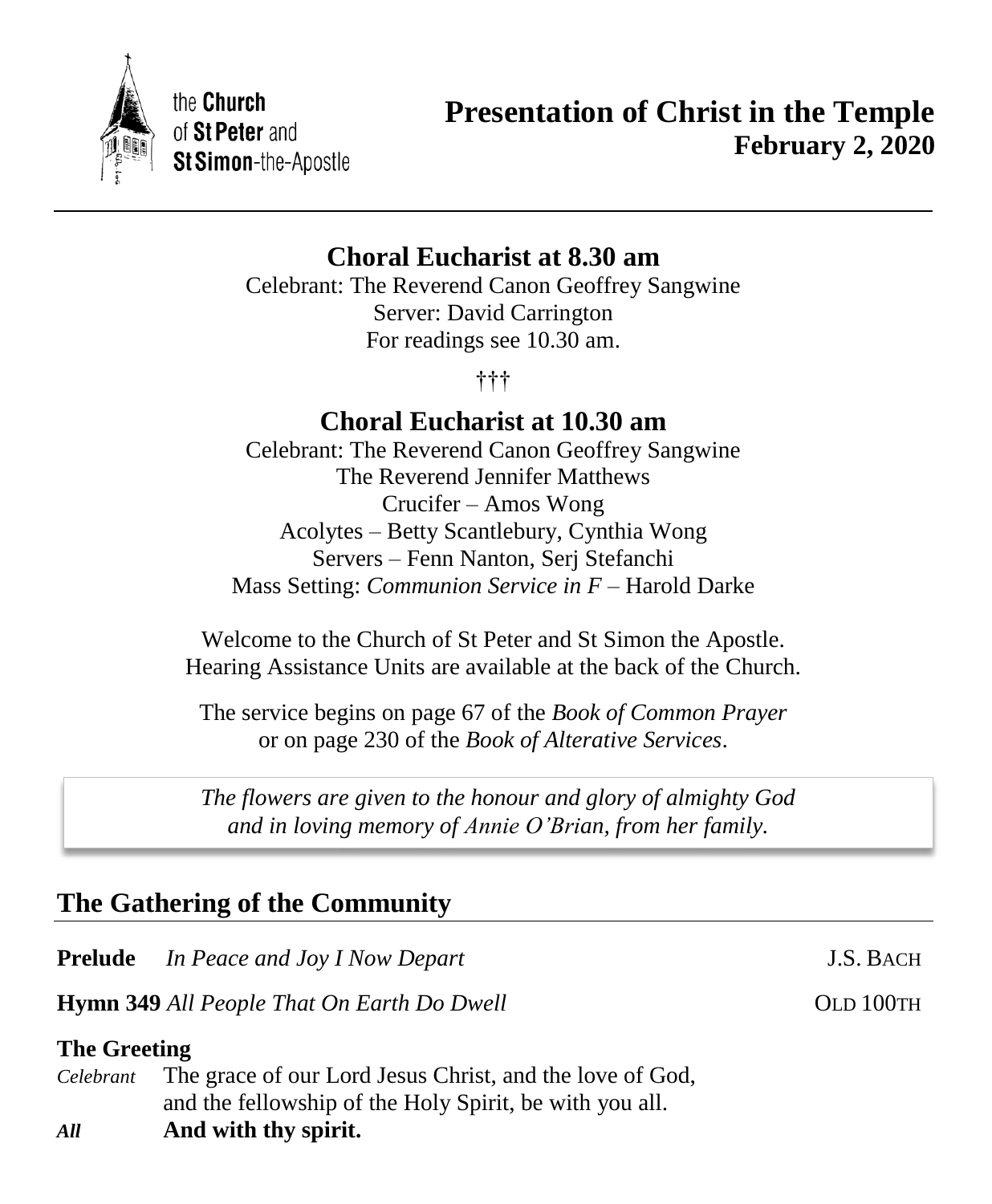*Celebrant* Almighty God,

- *All* **unto whom all hearts be open, all desires known, and from whom no secrets are hid: cleanse the thoughts of our hearts by the inspiration of thy Holy Spirit, that we may perfectly love thee, and worthily magnify thy holy name; through Christ our Lord. Amen.**
- *Celebrant* Our Lord Jesus Christ said: hear, O Israel, the Lord our God is one Lord; and thou shalt love the Lord thy God with all thy heart, and with all thy soul, and with all thy mind, and with all thy strength. This is the first and great commandment. And the second is like unto it: thou shalt love thy neighbour as thyself. On these two commandments hang all the law and the prophets.
- *All* **Lord have mercy upon us, and write both these thy laws in our hearts, we beseech thee.**
- **Gloria**  *Sung* (CP #684)MERBECKE

*Celebrant* Glory be to God on high,

**and in earth peace, good will towards all. We praise thee, we bless thee, we worship thee, we glorify thee, we give thanks to thee for thy great glory, O Lord God, heavenly King, God the Father Almighty. O Lord, the only begotten Son, Jesu Christ; O Lord God, Lamb of God, Son of the Father, that takest away the sin of the world, have mercy upon us. Thou that takest away the sin of the world, receive our prayer. Thou that sittest at the right hand of God the Father, have mercy upon us. For thou only art holy; thou only art the Lord; thou only, O Christ, with the Holy Ghost, art most high in the glory of God the Father. Amen.**

#### **The Collect**

*Celebrant* Almighty and everliving God, we humbly beseech thy Majesty, that, as thy only begotten son was this day presented in the temple in substance of our mortal flesh, so we may be presented unto thee with pure and clean hearts, by the same thy Son Jesus Christ our Lord. Amen.

*Please be seated.*

# **The Proclamation of the Word**

**First Lesson** *Malachi 3.1-4* **Read by Brooke Sales Lee** 

Reader: The first lesson is written in the 3<sup>rd</sup> chapter of the book of Malachi, beginning at the 1<sup>st</sup> verse.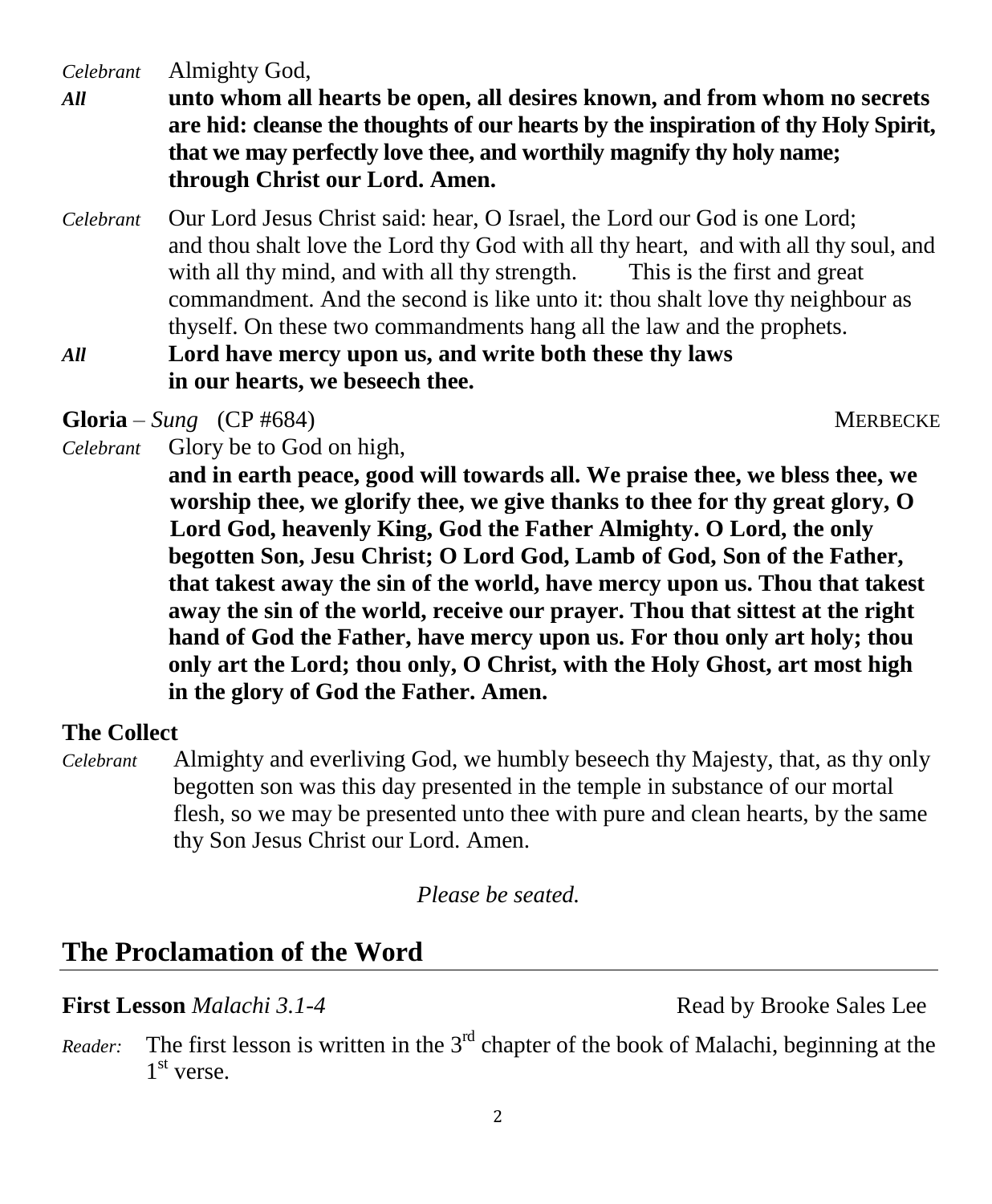See, I am sending my messenger to prepare the way before me, and the Lord whom you seek will suddenly come to his temple. The messenger of the covenant in whom you delight indeed, he is coming, says the Lord of hosts. But who can endure the day of his coming, and who can stand when he appears? For he is like a refiner's fire and like fullers' soap; he will sit as a refiner and purifier of silver, and he will purify the descendants of Levi and refine them like gold and silver, until they present offerings to the Lord in righteousness. Then the offering of Judah and Jerusalem will be pleasing to the Lord as in the days of old and as in former years.

*Reader* The word of the Lord. *All* **Thanks be to God.**





- $1$  O how | amiable | are / thy | dwellings, thou | LORD of | hosts! l,
- <sup>2</sup> My soul hath a desire and longing to enter into the | courts  $\cdot$  of the | LORD: / my heart and my flesh re- $|i\rangle$  ioice  $\cdot$  in the  $|i\rangle$  living  $|G$  od.
- <sup>3</sup> Yea, the sparrow hath found her an house, and the swallow a nest where she may | lay her | young: /
- even thine altars, O LORD of  $|$  hosts, my  $|$  King and  $\cdot$  my  $|$  God.
- Blesséd are they that  $|\text{dwell in } \cdot \text{thy }|$  house; /
- they will be  $|$  alway  $|$  praising  $|$  thee.
- <sup>5</sup> Blesséd are they whose | strength is  $\cdot$  in | thee, / in whose  $|\text{heart} \cdot \text{are the }|\text{pilgrim} \cdot \text{ways}|$ ;
- <sup>6</sup> Who going through the Vale of Misery | use it  $\cdot$  for a | well; /
- yea, the early rain | covereth | it with | blessings.
- $^{2nd}$ <sup>7</sup>They go from | strength to | strength, / and unto the God of gods appeareth every  $|$  one of  $|$  them in  $|$  Sion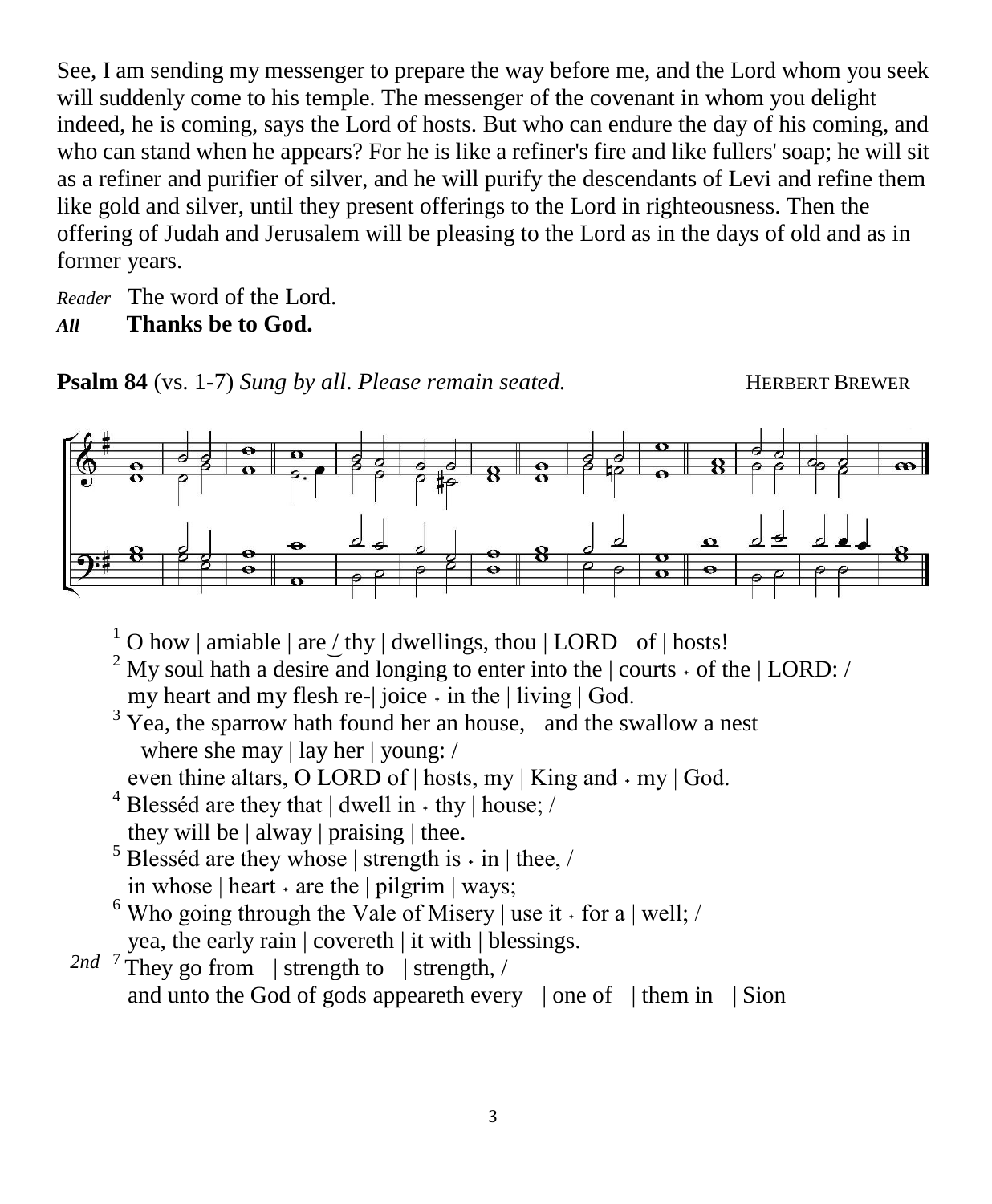**Second Lesson** Hebrews 2.14-18 Read by Glenna Sims-Bonk

*Reader* The second lesson is written in the  $2<sup>nd</sup>$  chapter of the book of Hebrews beginning at the  $14^{\text{th}}$  verse.

Since, therefore, the children share flesh and blood, he himself likewise shared the same things, so that through death he might destroy the one who has the power of death, that is, the devil, and free those who all their lives were held in slavery by the fear of death. For it is clear that he did not come to help angels, but the descendants of Abraham. Therefore, he had to become like his brothers and sisters in every respect, so that he might be a merciful and faithful high priest in the service of God, to make a sacrifice of atonement for the sins of the people. Because he himself was tested by what he suffered, he is able to help those who are being tested.

*Reader* The word of the Lord. *All* **Thanks be to God.**

## **Sequence Hymn**



- *Cantor* A light to lighten the Gentiles;
- *All* **and the glory of thy people Israel.**
- *Cantor* Lord, now lettest thou thy servant depart in peace : according to thy word.
- *All* **A light to lighten the gentiles, and the glory of thy people Israel.**
- *Cantor* For mine eyes have seen thy salvation;

which thou hast prepared before the face of all people.

- *All* **A light to lighten the gentiles, and the glory of thy people Israel.**
- *Cantor* To be a light to lighten the Gentiles : and to be the glory of thy people Israel.
- *All* **A light to lighten the gentiles, and the glory of thy people Israel.**
- *Cantor* Glory be the to the Father and to the Son : and to the Holy Ghost; As it was in the beginning, is now and ever shall be; world without end. Amen
- *All* **A light to lighten the gentiles, and the glory of thy people Israel.**
- **The Holy Gospel** Luke 2.22-40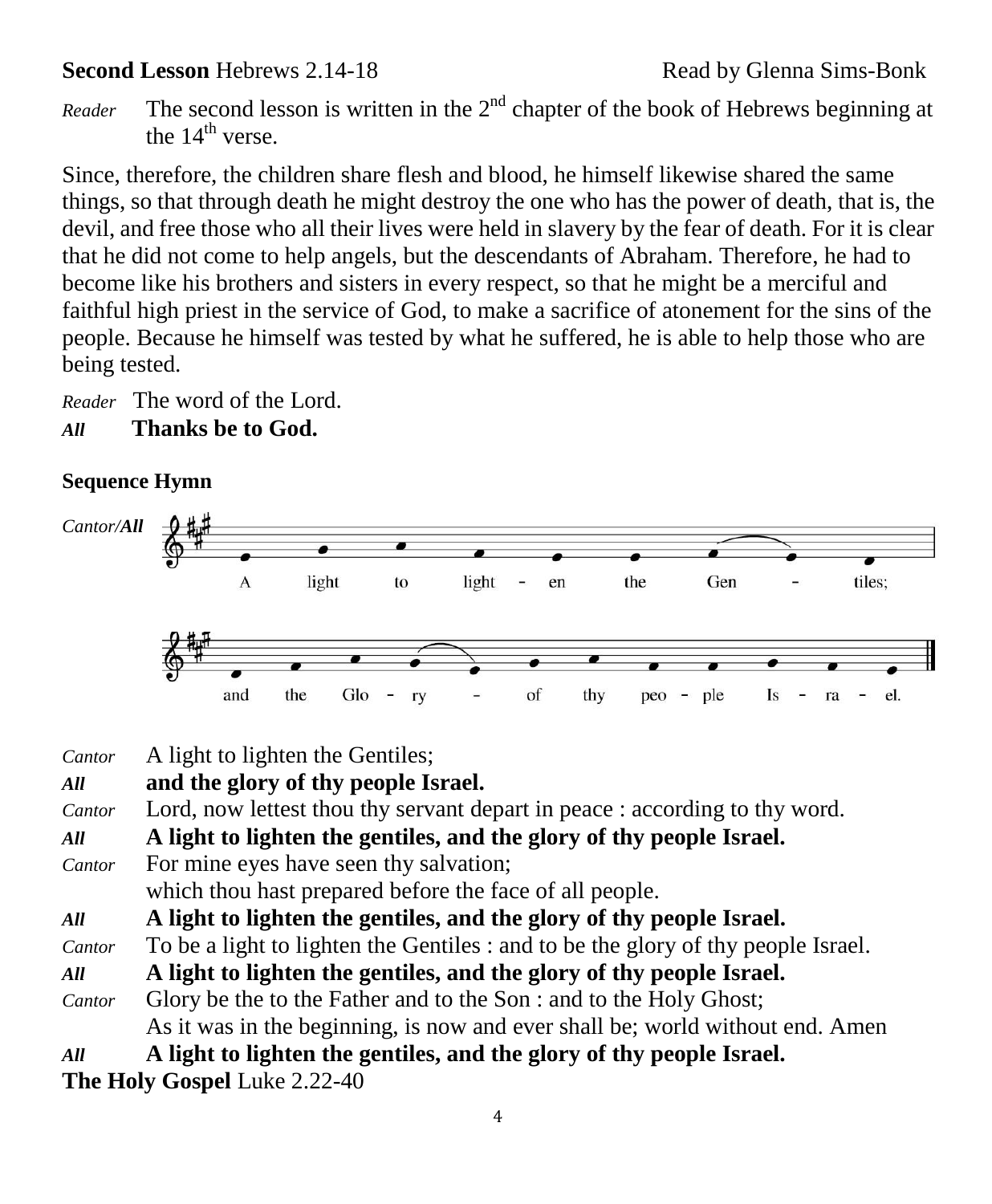*Please remain standing. All turn to face the Gospel as it is read in the centre aisle.*

*Priest* The Lord be with you.

*All* **And with thy spirit.**

*Priest* The Holy Gospel of our Lord Jesus Christ according to St. Luke.

### *All* **Glory be to thee, O Lord.**

When the time came for their purification according to the law of Moses, they brought him up to Jerusalem to present him to the Lord (as it is written in the law of the Lord, "Every firstborn male shall be designated as holy to the Lord"), and they offered a sacrifice according to what is stated in the law of the Lord, "a pair of turtledoves or two young pigeons." Now there was a man in Jerusalem whose name was Simeon; this man was righteous and devout, looking forward to the consolation of Israel, and the Holy Spirit rested on him. It had been revealed to him by the Holy Spirit that he would not see death before he had seen the Lord's Messiah. Guided by the Spirit, Simeon came into the temple; and when the parents brought in the child Jesus, to do for him what was customary under the law, Simeon took him in his arms and praised God, saying, "Master, now you are dismissing your servant in peace, according to your word; for my eyes have seen your salvation, which you have prepared in the presence of all peoples, a light for revelation to the Gentiles and for glory to your people Israel." And the child's father and mother were amazed at what was being said about him. Then Simeon blessed them and said to his mother Mary, "This child is destined for the falling and the rising of many in Israel, and to be a sign that will be opposed so that the inner thoughts of many will be revealed - and a sword will pierce your own soul too." There was also a prophet, Anna the daughter of Phanuel, of the tribe of Asher. She was of a great age, having lived with her husband seven years after her marriage, then as a widow to the age of eighty-four. She never left the temple but worshipped there with fasting and prayer night and day. At that moment she came, and began to praise God and to speak about the child to all who were looking for the redemption of Jerusalem. When they had finished everything required by the law of the Lord, they returned to Galilee, to their own town of Nazareth. The child grew and became strong, filled with wisdom; and the favour of God was upon him.

*Priest* The Gospel of Christ. *All* **Praise be to thee, O Christ.**

#### **Sermon**

*Pease be seated.*

**Nicene Creed** *Please stand. Celebrant* I believe in one God, *All* **the Father almighty, maker of heaven and earth,**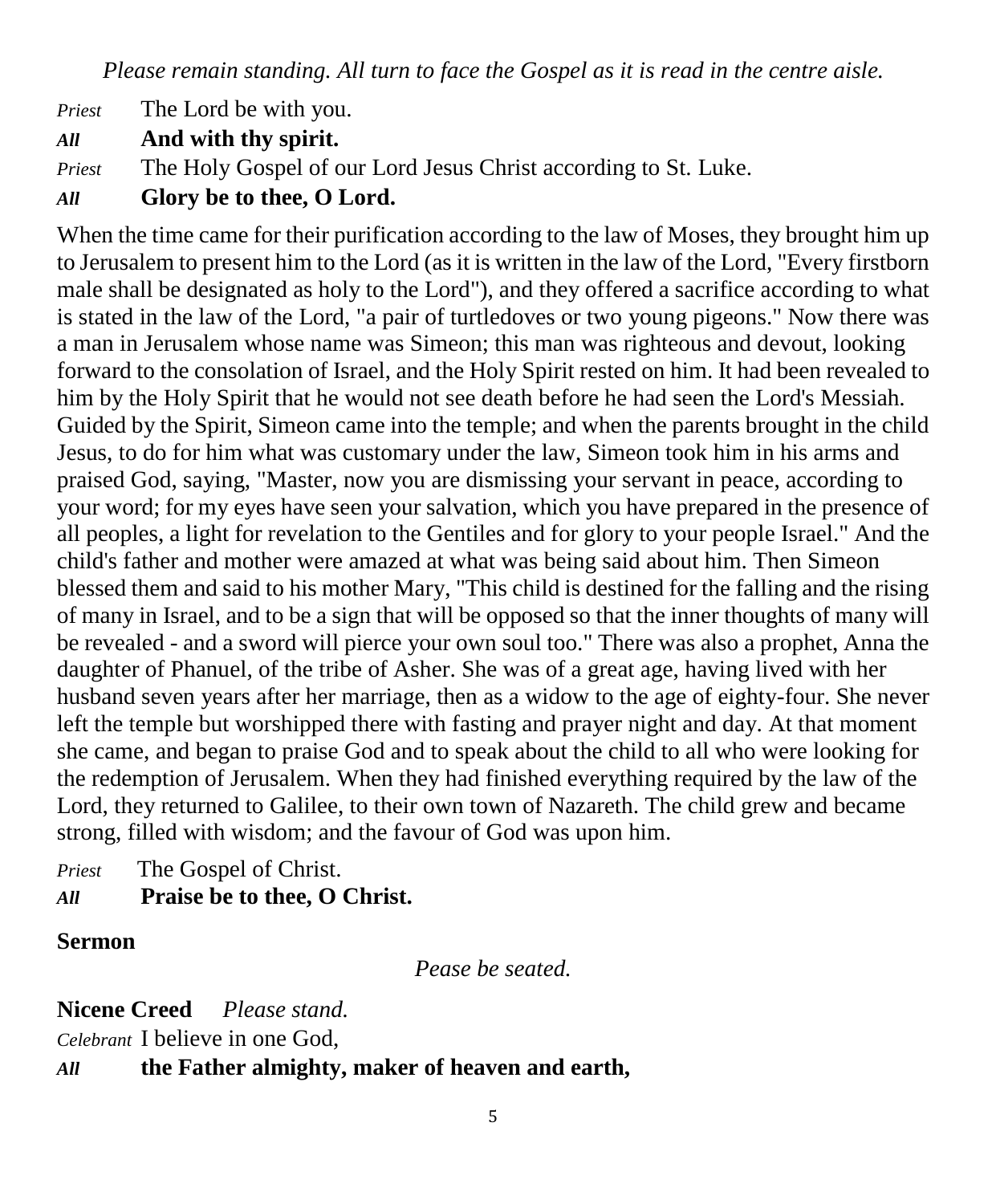**and of all things visible and invisible; And in one Lord Jesus Christ, the only-begotten Son of God, begotten of the Father before all worlds, God, of God; Light, of Light; very God, of very God; begotten, not made; being of one substance with the Father; through whom all things were made: who for us and for our salvation came down from heaven, and was incarnate by the Holy Ghost of the Virgin Mary, and was made man, and was crucified also for us under Pontius Pilate. He suffered and was buried, and the third day he rose again according to the scriptures, and ascended into heaven, and sitteth on the right hand of the Father. And he shall come again with glory to judge both the quick and the dead: whose kingdom shall have no end. And I believe in the Holy Ghost, the Lord, the giver of life, who proceedeth from the Father and the Son, who with the Father and the Son together is worshipped and glorified, who spake by the prophets. And I believe one, holy, catholic, and apostolic Church. I acknowledge one baptism for the remission of sins. And I look for the resurrection of the dead, and the life of the world to come. Amen.**

**Prayers of the People** *Please kneel or be seated.* Led by Spencer Higgins

*The Celebrant concludes with a final prayer.*

#### **Confession, and Absolution**

*Celebrant* Hear what comfortable words our Saviour Christ saith unto all that truly turn to him: Come unto me all that labour and are heavy laden, and I will refresh you.

*Matthew 11.28*

God so loved the world, that he gave his only-begotten Son, to the end that all that believe in him should not perish, but have eternal life. *John 3.16*

Hear also what Saint Paul saith: This is a true saying, and worthy of all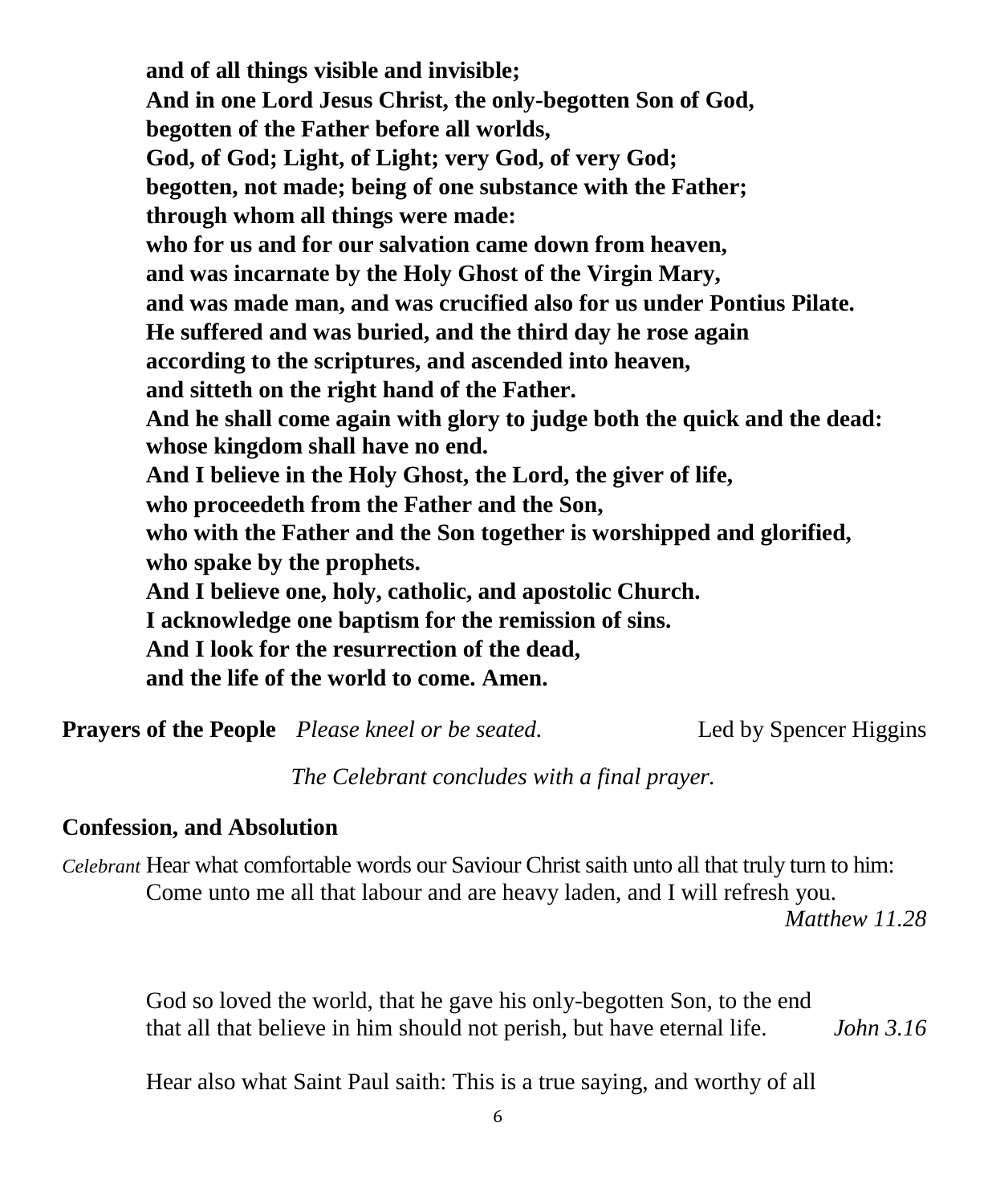to be received, that Christ Jesus came into the world to save sinners. *1 Tim. 1.15*

Hear also what Saint John saith: If anyone sin, we have an Advocate with the Father, Jesus Christ the righteous; and he is the propitiation for our sins: and not for ours only, but also for the sins of the whole world. *1 John 2.1,2*

*The Celebrant invites the congregation to join in the General Confession. Silence is kept. Please kneel, as able.*

#### *Celebrant* Almighty God,

*All* **Father of our Lord Jesus Christ, maker of all things and judge of all people: we acknowledge and confess our manifold sins and wickedness, which we from time to time most grievously have committed, by thought, word and deed, against thy divine majesty. We do earnestly repent, and are heartily sorry for these our misdoings. Have mercy upon us, most merciful Father; for thy Son our Lord Jesus Christ's sake, forgive us all that is past; and grant that we may ever hereafter serve and please thee in newness of life, to the honour and glory of thy name; through Jesus Christ our Lord. Amen.**

#### *The Absolution is pronounced.*

*Celebrant* Almighty God, our heavenly Father, who of his great mercy hath promised forgiveness of sins to all them that with hearty repentance and true faith turn unto him: have mercy upon you; pardon and deliver you from all your sins; confirm and strengthen you in all goodness; and bring you to everlasting life; through Jesus Christ our Lord. **Amen.** 

#### **The Peace**

*Celebrant* The peace of the Lord be always with you.

#### *All* **And with thy spirit.**

*We invite you to share a sign of peace with those near you – a handshake, slight bow or other form of greeting. Please respect those who wish not to shake hands.*

# **The Celebration of the Eucharist**

**Hymn 439** *Blest Are the Pure in Heart* FRANCONIA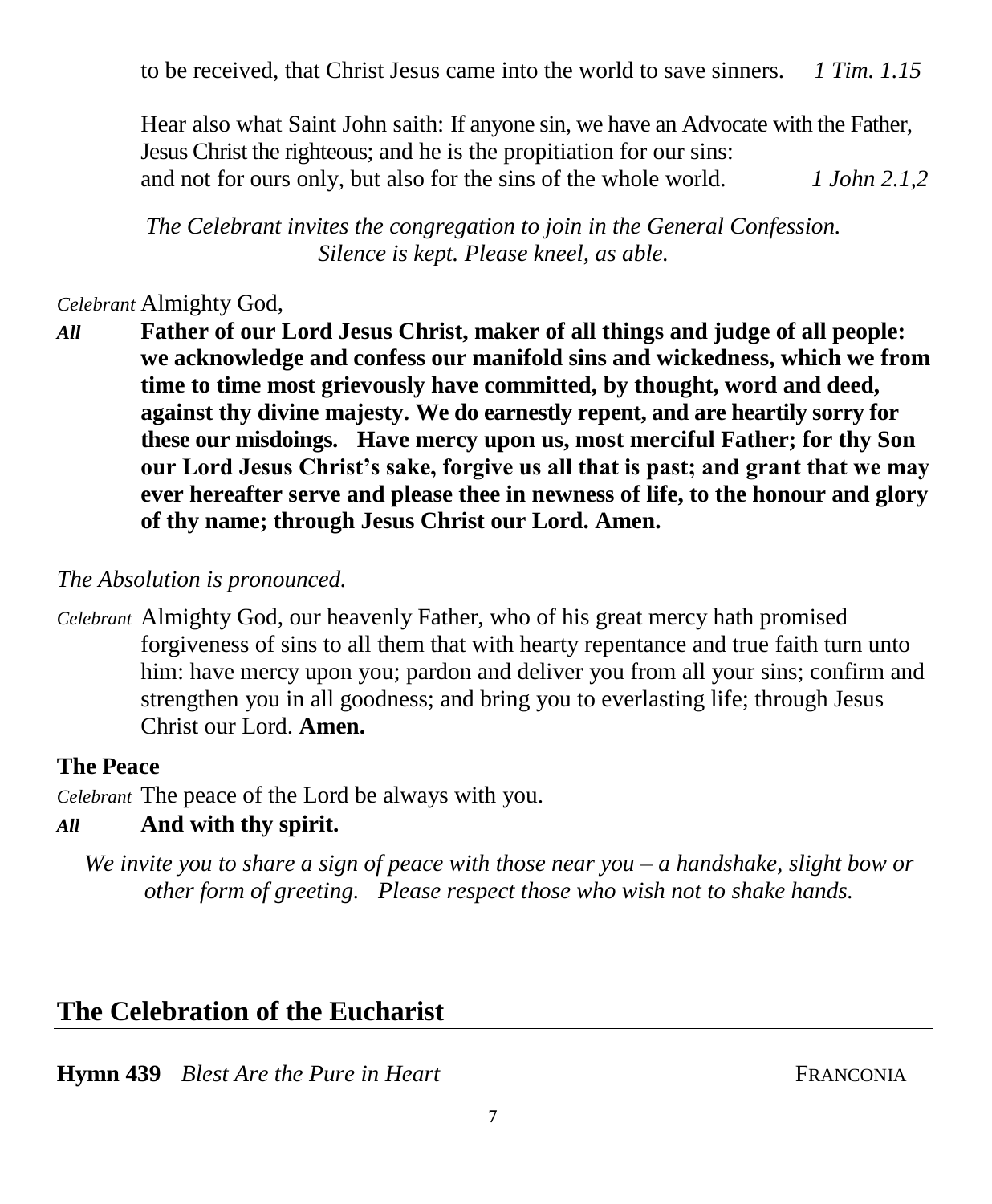### **Prayer over the Gifts**

*Celebrant* Almighty God, accept the joyful offering of your Church, and grant that your Son may shine in us as the light that lightens every nation. We ask this in the name of the same Jesus Christ our Lord.

## **The Great Thanksgiving**

*Celebrant* The Lord be with you.

- *All* **And with thy spirit.**
- *Celebrant* Lift up your hearts.
- *All* **We lift them up unto the Lord.**
- *Celebrant* Let us give thanks unto our Lord God.

#### *All* **It is meet and right so to do.**

- *Celebrant* It is very meet, right, and our bounden duty, that we should at all times, and in all places, give thanks unto thee, O Lord, holy Father, almighty, everlasting God, creator and preserver of all things. Because in the mystery of the Word made flesh, thou hast caused a new light to shine in our hearts, to give the knowledge of thy glory, in the face of thy Son Jesus Christ our Lord. Therefore with angels and archangels, and with all the company of heaven, we laud and magnify thy glorious name; evermore praising thee and saying:
- *Choir* Holy, holy, holy, Lord God of Hosts, heaven and earth are full of thy glory. Glory be to thee, O Lord most high. Blessed is he that cometh in the name of the Lord: Hosanna in the highest.

*All kneel or be seated. The Celebrant continues:*

*Celebrant* Blessing and glory and thanksgiving be unto thee, almighty God, our heavenly Father, who of thy tender mercy didst give thine only Son Jesus Christ to take our nature upon him, and to suffer death upon the cross for our redemption; who made there, by his one oblation of himself once offered, a full, perfect, and sufficient sacrifice, oblation, and satisfaction, for the sins of the whole world; and did institute, and in his holy Gospel command us to continue, a perpetual memorial of that his precious death, until his coming again. Hear us, O merciful Father, we most humbly beseech thee; and grant that we receiving these thy creatures of bread and wine, according to thy Son our Saviour Jesus Christ's holy institution, in remembrance of his death and passion, may be partakers of his most blessed body and blood; who, in the same night that he was betrayed, took bread; and, when he had given thanks, he brake it; and gave it to his disciples, saying, "Take, eat; this is my body which is given for you: Do this in remembrance of me." Likewise after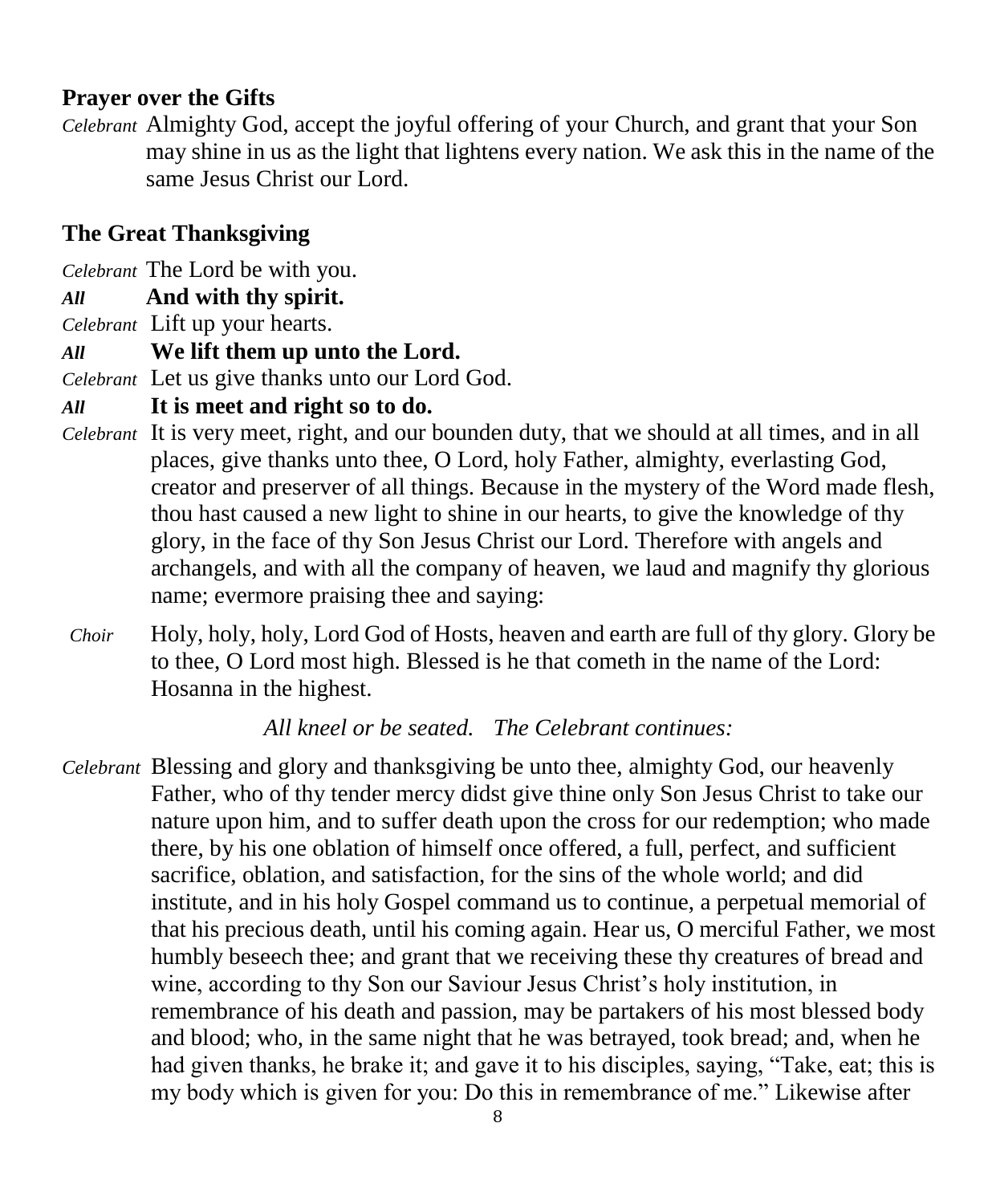supper he took the cup; and when he had given thanks, he gave it to them, saying, "Drink ye all, of this; for this is my blood of the new covenant, which is shed for you and for many for the remission of sins: Do this, as oft as ye shall drink it, in remembrance of me." Wherefore, O Father, Lord of heaven and earth, we thy humble servants, with all thy holy Church, remembering the precious death of thy beloved Son, his mighty resurrection, and glorious ascension, and looking for his coming again in glory, do make before thee, in this sacrament of the holy bread of eternal life and the cup of everlasting salvation, the memorial which he hath commanded:

## *All* **We praise thee, we bless thee, we thank thee, and we pray to thee, Lord our God.**

*Celebrant* And we entirely desire thy fatherly goodness mercifully to accept this our sacrifice of praise and thanksgiving, most humbly beseeching thee to grant, that by the merits and death of thy Son Jesus Christ, and through faith in his blood, we and all thy whole Church may obtain remission of our sins, and all other benefits of his passion; And we pray that by the power of thy Holy Spirit, all we who are partakers of this holy communion may be fulfilled with thy grace and heavenly benediction; through Jesus Christ our Lord, by whom and with whom, in the unity of the Holy Spirit, all honour and glory be unto thee, O Father Almighty, world without end. **Amen.**

#### **Lord's Prayer** – *Sung* (CP #684) **MERBECKE**

*All* **Our Father, who art in heaven, Hallowed be thy Name. Thy Kingdom come, thy will be done on earth, as it is in heaven. Give us this day our daily bread. And forgive us our trespasses, As we forgive them that trespass against us. And lead us not into temptation, But deliver us from evil. For thine is the kingdom, The power, and the glory, For ever and ever. Amen.**

# **Breaking of the Bread**

*Celebrant* We break the bread of life, and that life is the light of the world.

*All* **God here among us, light in the midst of us, bring us to light and life.**

# **Agnus Dei –** *Please sit or kneel.*

*Choir* O Lamb of God, that takest away the sin of the world, have mercy upon us. O Lamb of God, that takest away the sin of the world, have mercy upon us.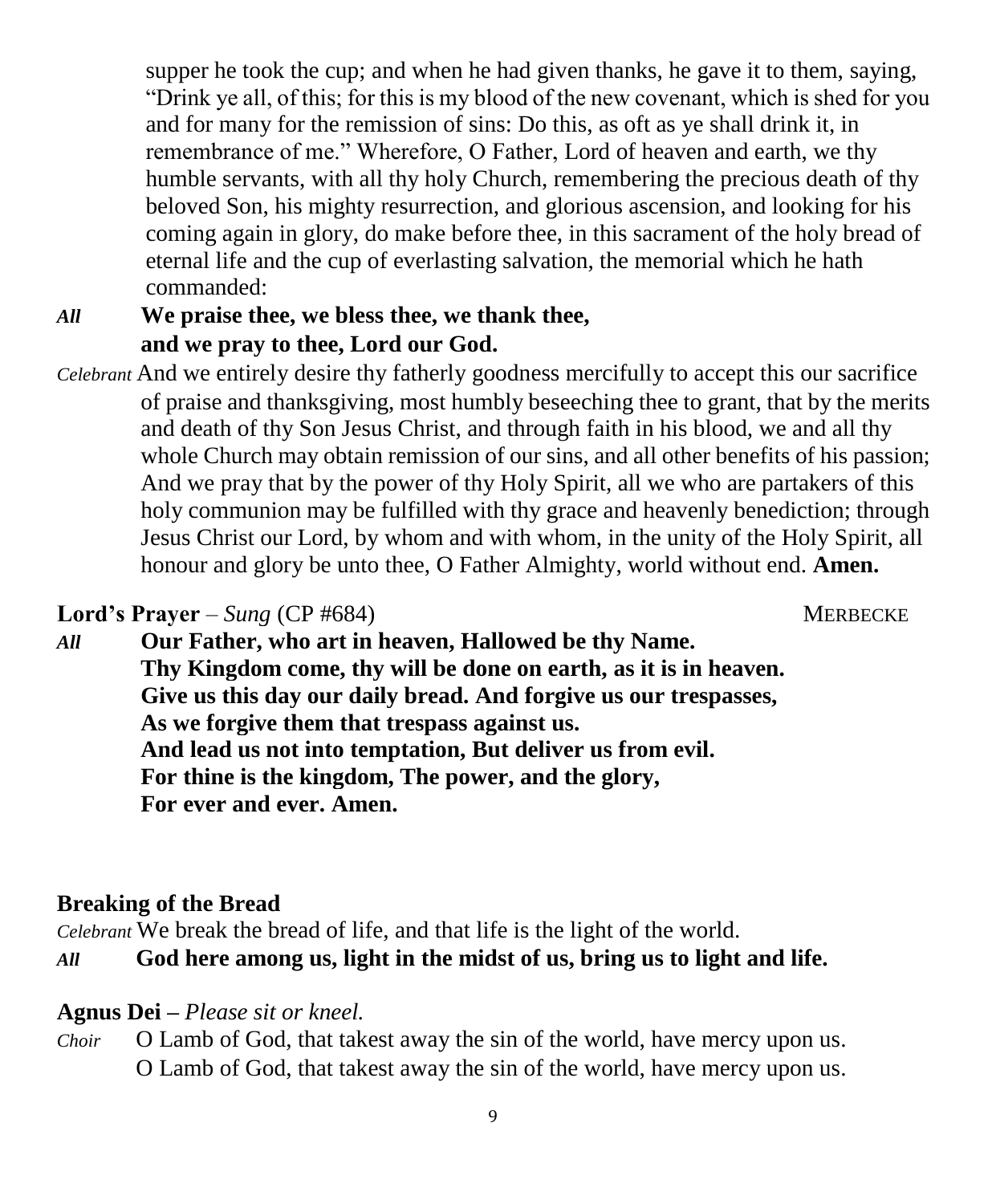O Lamb of God, that takest away the sin of the world, grant us thy peace.

#### **Holy Communion**

*All baptized Christians are welcome to receive Communion. Please do not dip the consecrated bread into the wine – Drinking from the chalice is considered safe from the point of view of public health. You are also welcome to receive only the bread, if you prefer. Indicate this by holding your arms crossed over your chest as the chalice passes; this is also a way to receive a blessing rather than communion. Gluten-free communion wafers are available – please let the administering priest know.*

**Hymn** *Let Us Break Bread Together* SPIRITUAL

Let us break bread together on our knees, Let us break bread together on our knees. When I fall on my knees with my face to the rising sun, Oh, Lord, have mercy on me.

Let us drink wine together on our knees, Let us drink wine together on our knees. When I fall on my knees with my face to the rising sun, Oh, Lord, have mercy on me.

Let us praise God together on our knees, Let us praise God together on our knees. When I fall down on my knees with my face to the rising sun, Oh, Lord, have mercy on me.

**Motet** *When To the Temple Mary Went* **JOHANN ECCARD** 

*When to the temple Mary went, and brought the Holy Child, Him did the aged Simeon see, as it had been revealed. He took up Jesus in his arms and blessing God he said:*

*In peace I now depart, my Saviour having seen, The Hope of Israel, the Light of men.*

*Help now thy servants, gracious Lord, that we may ever be as once the faithful Simeon was, rejoicing but in Thee; and when we must from earth departure take, departure take, may gently fall asleep, may gently fall asleep, may gently fall asleep and with Thee wake.*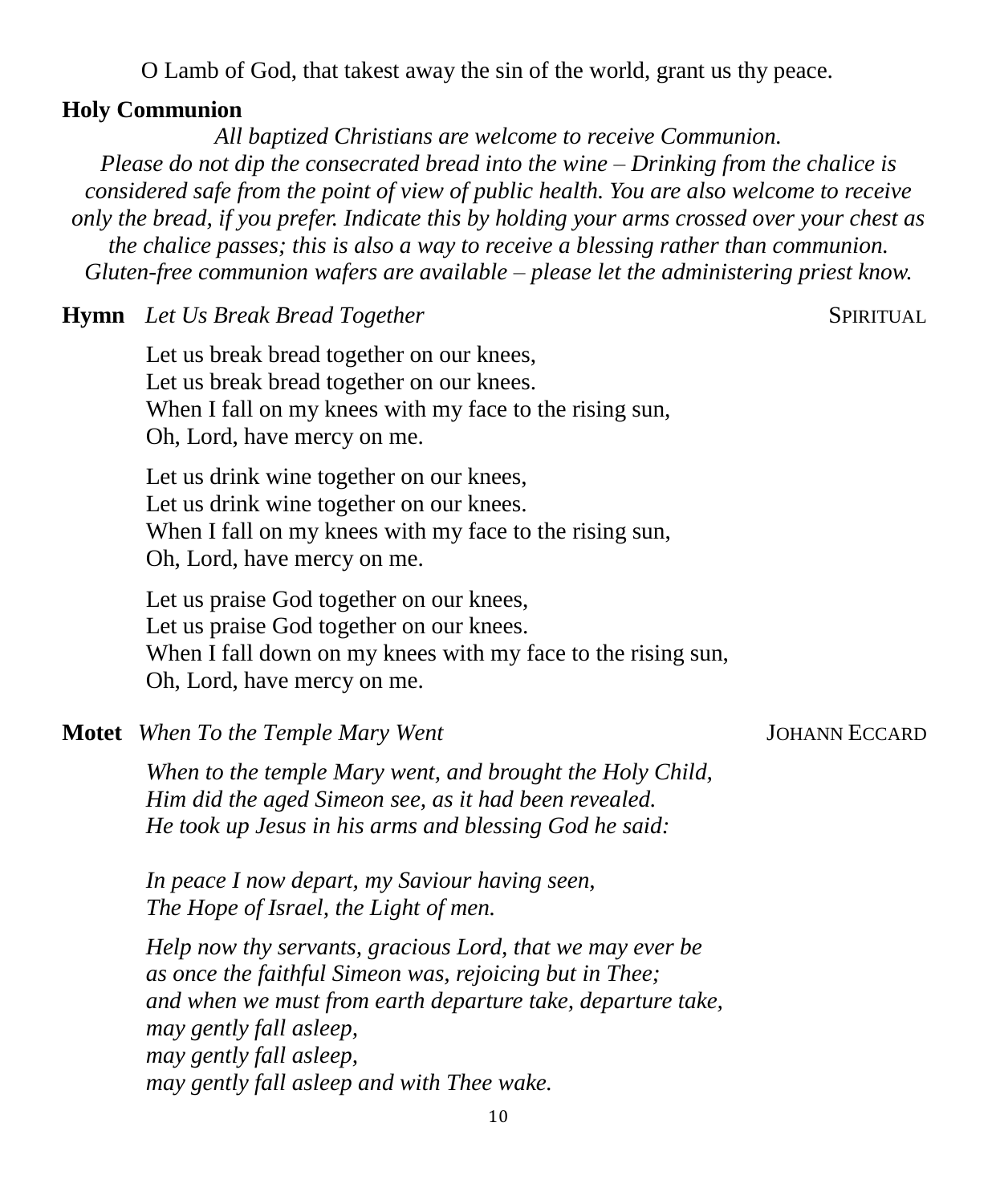## **Prayer after Communion** *Please stand*



*Celebrant* God for whom we wait, you fulfilled the hope of Simeon, who did not die till he had we comed the Messiah. Complete in us your perfect will, that we in Christ may share  $\hat{H}$   $\hat{S}$ **U**  $\hat{E}$   $\hat{E}$   $\hat{H}$  and kingdom; for he is Lord for ever and ever. *All* **We give thee thanks O heavenly Father that we have been fed in this sacrament, united with Christ and given a foretaste of the heavenly banquet prepared for all people. In his name we pray. Amen.**

#### *Celebrant* Glory to God,

**whose power working in us can do infinitely more than we can ask or imagine. Glory to God from generation to generation in the Church and in Christ Jesus, for ever and ever. Amen.**

#### **Blessing**

#### **Announcements**

**Hymn 423** *How Great Thou Art* **HOW GREAT THOU ART** 

#### **Dismissal**

*Priest* Go forth in the name of Christ. *All* **Thanks be to God.**

**Postlude** *Festal Finale* **HENRY COLEMAN** 

#### **Please join us for refreshments in the Parish Hall.**

#### **St. Peter and St. Simon-the-Apostle**

525 Bloor St E, Toronto, ON M4W 1J1 416.923.8714 www.stpeterstsimon.ca